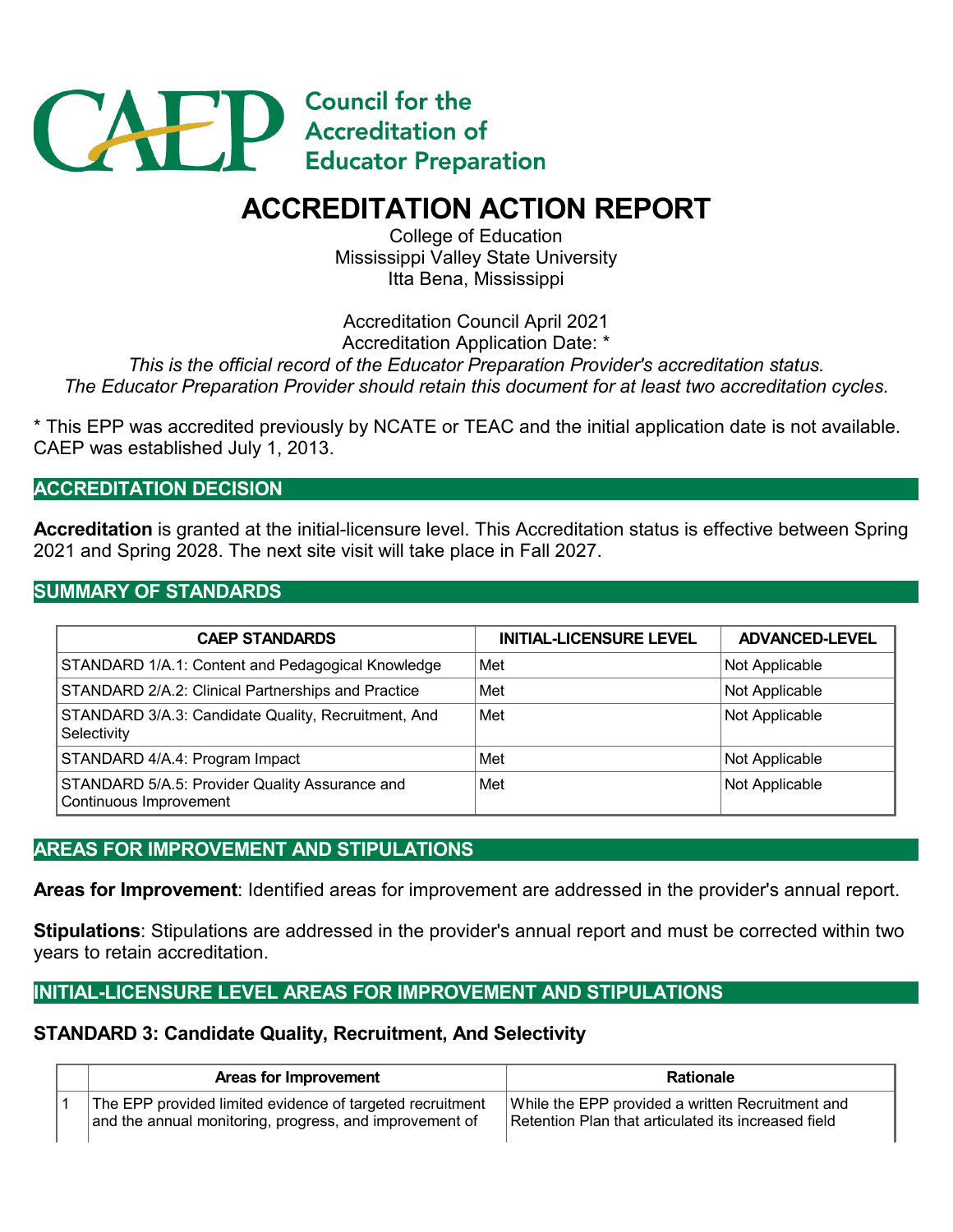### **AREA(S) FOR IMPROVEMENT OR WEAKNESS(ES) from previous legacy accreditor review (NCATE or TEAC)**

### **Removed:**

| Area for Improvement or Weakness                                                                                                                                                                         | <b>Rationale</b>                                                                                                                                  |
|----------------------------------------------------------------------------------------------------------------------------------------------------------------------------------------------------------|---------------------------------------------------------------------------------------------------------------------------------------------------|
| (1) [NCATE STD4]The unit does not ensure that candidates<br>have opportunities to work with K-12 learners from two (2)<br>racial/ethnic groups during clinical practice and field<br>experiences. [Both] | The Legacy AFI should be removed as it is no longer in<br>CAEP standards. Diversity is a crosscutting theme and is<br>addressed across standards. |

## **INFORMATION ABOUT ACCREDITATION STATUSES**

**Accreditation** for seven (7) years is granted if the EPP meets all CAEP Standards and components, even if areas for improvement (AFIs) are identified in the final report of the Accreditation Council.

**Areas for Improvement (AFIs)** indicate areas which must be improved by the time of the next accreditation visit. Progress reports on remediation of AFIs are submitted as part of the Annual Report. AFIs not remediated by a subsequent site review may become stipulations.

**Accreditation with stipulations is granted for2 years** if an EPP meets all standards butreceives a stipulation on a component under any standard. Failure to submit a response to the stipulation within a two (2)-year time frame results in revocation. Failure to correct the condition leading to the stipulation within the specified two (2)-year period results in revocation or probation.

**Stipulations** describe serious deficiencies in meeting CAEP Standards and/or components and must be brought into compliance in order to continue accreditation. All stipulations and relevant evidence are reviewed by the Accreditation Council. Failure to correct the condition leading to the stipulation results in probation or revocation of accreditation.

**Probationary Accreditation** is granted for two (2) years when an EPP does not meet one (1) of the CAEP Standards. Failure to submit a response to the stipulation within a two (2)-year time frame results in revocation. Failure to correct the condition leading to the stipulation within the specified two (2)-year period results in revocation.

### **SCOPE OF ACCREDITATION**

The scope of CAEP's work is the accreditation of educator preparation providers (EPPs) that offer bachelor's, master's, and/or doctoral degrees, post-baccalaureate or other programs leading to certification, licensure, or endorsement in the United States and/or internationally. (2018).

CAEP does not accredit specific degree programs, rather EPPs must include information, data, and other evidence on the following in their submission for CAEP's review: